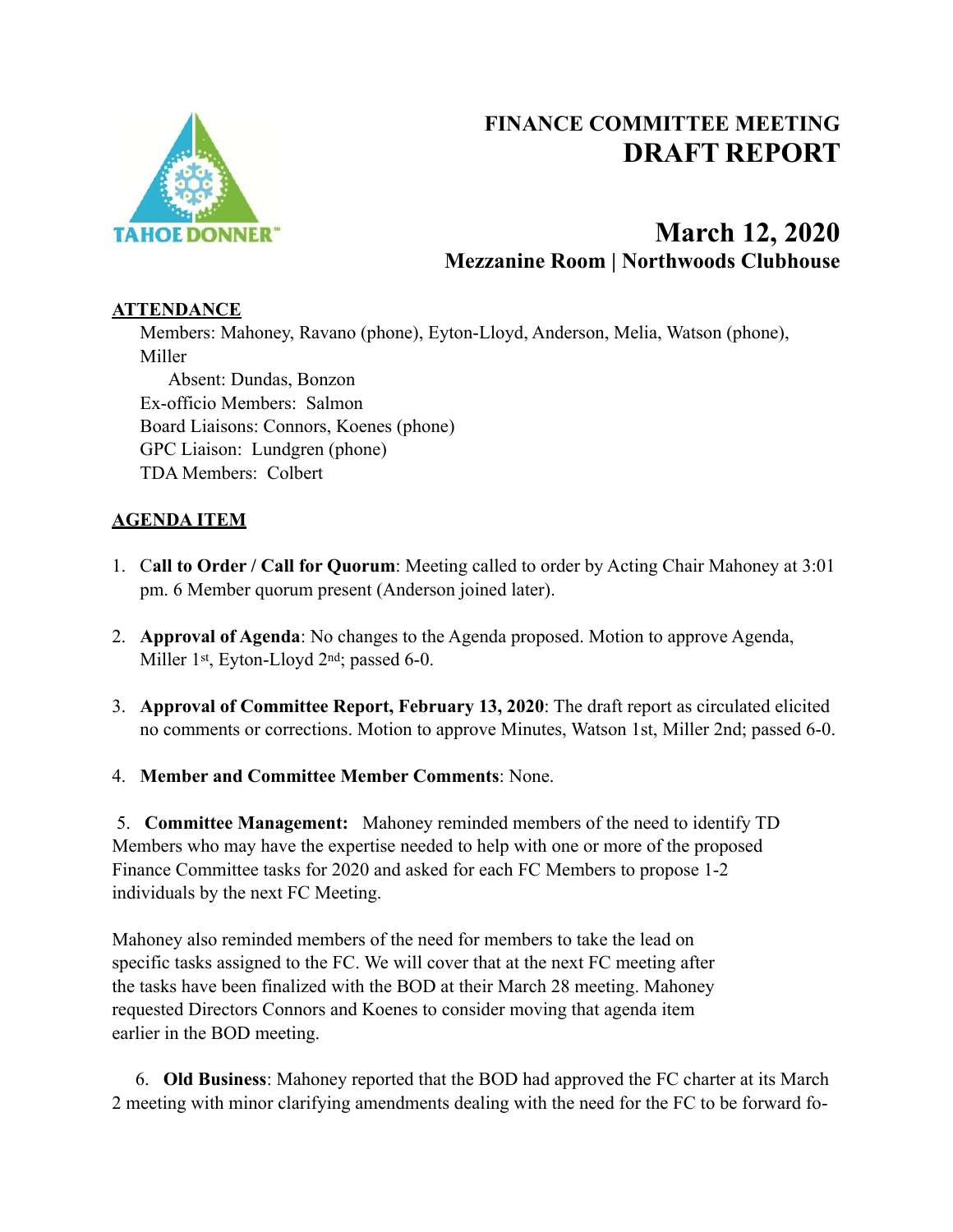cused, the submission process for membership applications, the need to include dissenting opinions in reports to the BOD and the addition as an appendix of a powerpoint deck from Koenes contrasting the FC and the 5501 Committee. Mahoney also reported that the proposed 5501 Committee charter was not approved by the BOD. Instead, the BOD passed the current resolution with minor changes which limited the scope of the 5501 Committee to the language about the tasks of the committee contained in the relevant legislation.

The list of proposed tasks for the FC was not actioned at the March 2 meeting and will be carried over to the next BOD meeting on March 28. DFA Salmon walked through the list of tasks categorized as High in importance and indicated those where he thought the FC could provide help to the Finance team. DFA Salmon informed the committee that the draft of the amenity access survey had been forward to the BOD for their review prior to sending it out, and that he would need FC help in understanding the results.

Both Koenes and Ravano indicated that they could provide some help through their contacts with a possible lobbying effort in Sacramento aimed at securing an exemption from the 5500 language for larger HOAs which are audited by external auditors. Beyond that, and making sure that the HOA's external legal counsel and auditors were appropriately engaged, there was no perceived need for FC involvement.

Mahoney concluded the discussion by highlighting the need to assign leads to the various tasks at the next FC meeting after the list has been approved by the BOD.

### 7. **New Business**:

 a. Lundgren reported on the most recent GPC meeting, highlighting the two main areas of focus - the Downhill Ski Lodge replacement and the refresh of the Master Plan. The GPC has agreed on a methodology for evaluating the various inputs for evaluating the estimated capacity needs for the new lodge. The GPC has asked an external to review the methodology and the inputs over the next couple of months and hopes to be able to present a recommendation to the BOD in June. TheAmenity Master Plan time horizon is being extended from 5 to 10 years with a membership survey planned in the coming months. Lundgren expressed the need for close coordination with the FC on funding availability for the various projects. The next GPC meeting is scheduled for April 6.

 b. DFA Salmon reported that the minutes from the March 5501 Committee meeting had not yet been circulated but would be included in the March 28 BOD agenda. He reported that the focus of the March meeting had been on Food & Beverage COGS. The FC attendees for the upcoming 5501 Committee meetings are as follows:

> March 24, 2020: Eyton-Lloyd, Anderson April 28, 2020: Watson May 26, 2020: Miller June 23, 2020: Ravano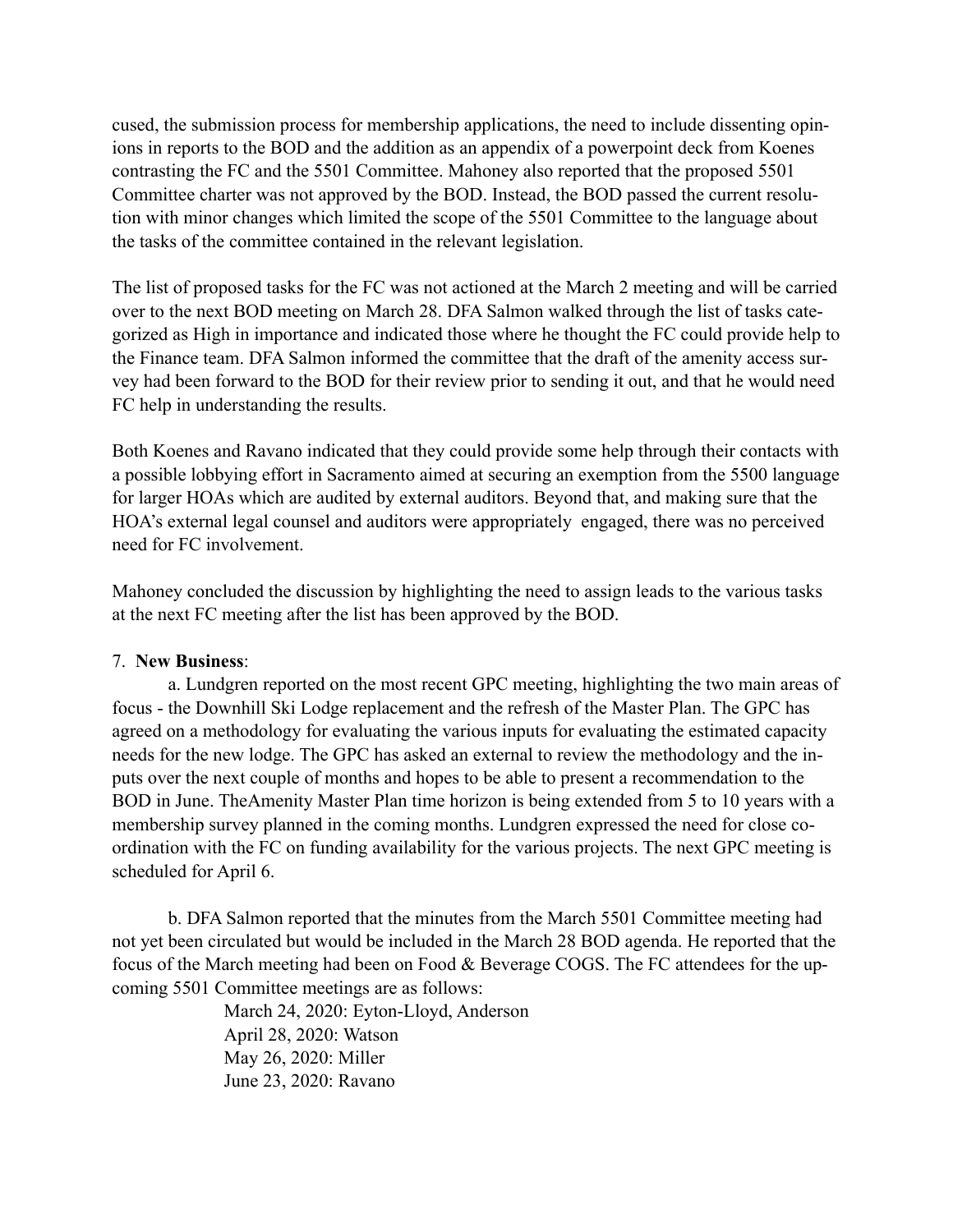c. DFA Salmon updated the FC on the status of the audit report, which he expects to be finalized in time to publish it online in May. DFA Salmon showed the committee the proposed new format for the consolidated reporting of Revenues & Expenses, and said that the old format would be included in the audit report as an appendix. The FC expressed its support for the proposed change, noting that there will not be a comparison to the prior year in the new format since the prior year's results had not been audited on the basis of allocations to amenities and departments but only on the basis of allocation to accounting categories. The FC discussed whether it made sense to try and allocate the depreciation charge to amenities. DFA Salmon will discus this with the auditors, but noted that the annual report published by the HOA includes the cost of the capital charge for each amenity which is arguably more relevant to TD members. Director Koenes requested that consideration be given to changing the language around amenity "profitability" to "contribution margin".

DFA Salmon also discussed the new accounting policy treatment for revenue recognition which comes into effect for 2019 and the impact of that on what we now show as Members' Equity. There has been no clear guidance on how this new policy should apply to HOAs and the industry is split on this issue. The question is whether Members' Equity is the correct depiction of the unspent reserves or whether the unspent reserves are held against a future liability to replace existing assets. DFA Salmon will continue to address this with the auditors and keep the FC apprised of developments.

 d. The discussion of the Capital Projects Workshop with the GPC was deferred and is now on the preliminary agenda for the April FC meeting.

 e. Mahoney reviewed the report for the 4th quarter of 2019 from the Investments working group, which is still in draft form . He requested input from FC members ahead of the next FC meeting when it will be presented for approval, along with proposed revisions to the Investment Policy, and forwarded to the April BOD meeting. The 1st quarter's report will be presented at the May FC meeting.

8. **Next FC Meeting: April 9, 2020, 3:00-4:30 pm, Mezzanine Room, Northwoods Clubhouse.** Mahoney advised that the meeting may be virtual using Zoom if the health environment does not improve.

### 9. **Preliminary Agenda Topics**

- a. 2019 Investment Performance Review
- b. Review of Investment Policy
- c. Annual Report draft review
- d. Final 2020 FC Task List
- e. Building Replacement Reserves discussion
- f. 5501 Committee report
- g. GPC Liaison report
- h. Capital Projects Workshop w/GPC